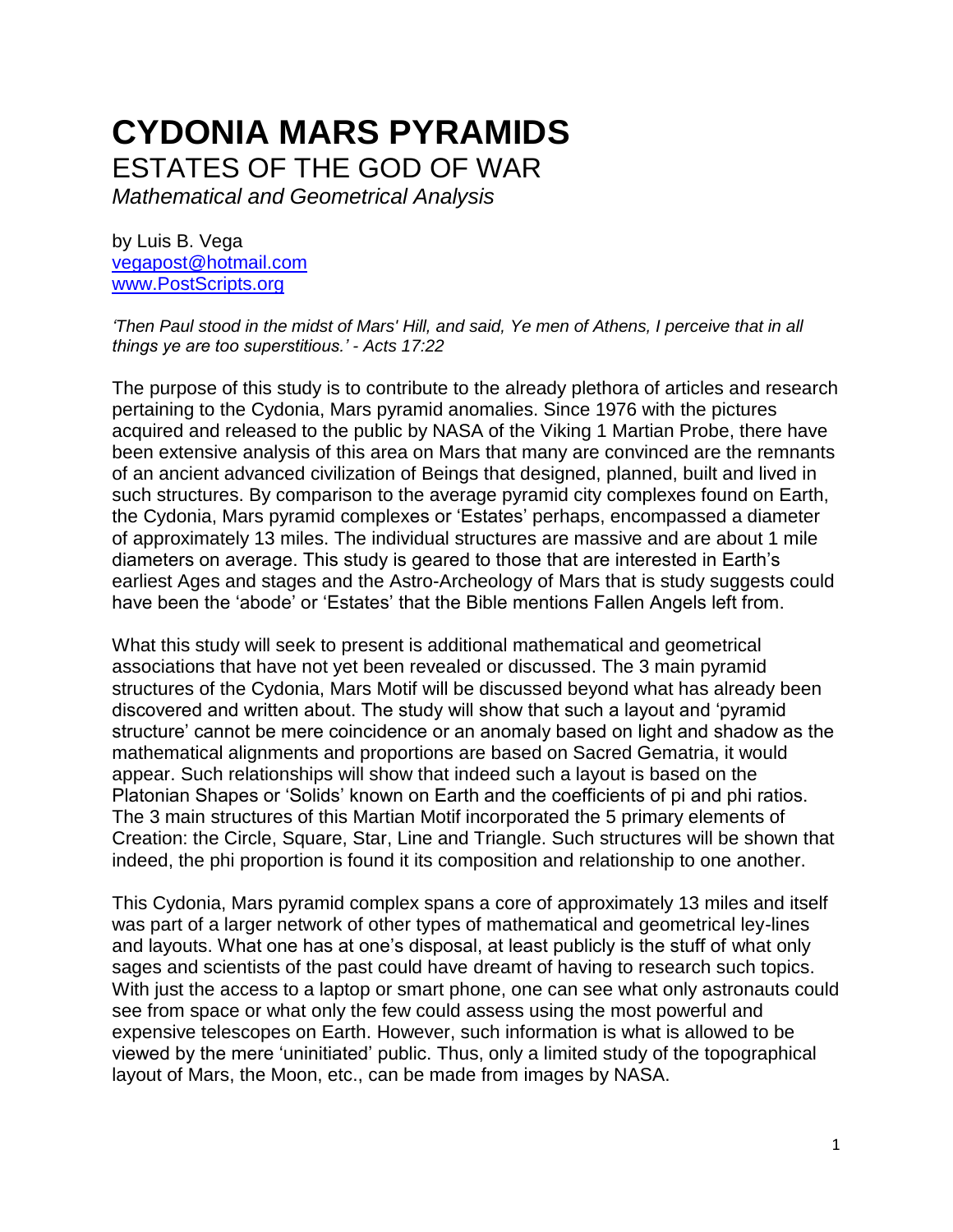## **Distortions**

Despite advance photographic technology for military and exploration purposes, such images of structures on Mars are intentionally either distorted and/or blurred to not show any detail of the prior advanced civilization that once existed there. The only pictures available to the public are more than 30 years old. Consider that the images that are only made 'public' are what is meant to only be released. The high-resolution ones that do exist would once and for all settle the conspiratorial nature of the Cydonia, Mars pyramid anomalies. This also goes for other parts of Mars, the Moon and other objects in space. Pertaining to the Cydonia, Mars anomalies, there are 3 main pyramid structures that comprise the Martian Motif. There is the famous Face of Mars, the giant Pentagon D&M Pyramid and the Pleiadian 7-Pyramid City.

These 3 structures triangulate each other as a hexagram. Such sacred Gematria served as a 'key' that activates 'Star Portals' or Gates for interdimensional translations. What is astonishing is that such a Martian Motif is seen implemented in the architecture of almost all the ancient and modern capitals on Earth presently. For perspective, the size alone of the 7-pyramid Pleiadian Pyramid City would be as large as the core of a large metropolitan city on Earth. As noted, almost all of Earth's modern capital cities have this Martian Motif of the pyramid complex in some form. The Martian Motif that is basically encrypted and hidden in plain sight speaks to the powers behind the curtain of those that really are the masters of such worlds, for now. Why is this Martian Motif found in nearly every capital city on Earth presently? What was so special about this place?

Why was this Star Map alignment replicated on Earth, at least based on the archeological record after the Flood of Noah with Babylon and Sumer or even before? Based on ancient human records, such a civilization of 'Beings' had direct contact with humans on Earth. How the Martian Motif is tied to the ley-lines of ancient cities, temples and structures is that this lost knowledge and connection of the Martian civilization was conveyed but to only the few and selected 'Priestly' class on Earth that constitutes the Secret Societies, and/or organized religions after the Flood of Noah. This special class of humans were and are tasked with keeping the power and control over Humanity operational by these 'Celestial Gods' that came from Mars. All ancient civilizations have had the same narrative of the 'Fallen Gods' of Mars and from the same Star systems like the Pleiades and Orion with an alternate 'Savior God' narrative.

Although modern Historians believe the human race developed in relative isolation and contact, such a common Cosmic narrative of Creation dispels this theory. Ancient civilizations on Earth had direct contact and a common Creation Story. There has been though a timely introduction of the alternative Creation narrative than the one found in the book of Genesis of the Bible. The inference is that 'Ancient Aliens' come to Earth from their home or 'Estates' on Stars and from planets like Mars that were the 'Gods' of old that 'seeded' Humanity's beginning. Such Beings were said to be involved in the origins of Humanity and are still involved and have been since the 'Creation' account and will be to its end. Many believe that Humanity is on the verge of a 'Full Disclosure' on Earth that crosses over to the esoteric from the Biblical one in explaining what and who are these Beings that designed, constructed and lived in such amazing structures.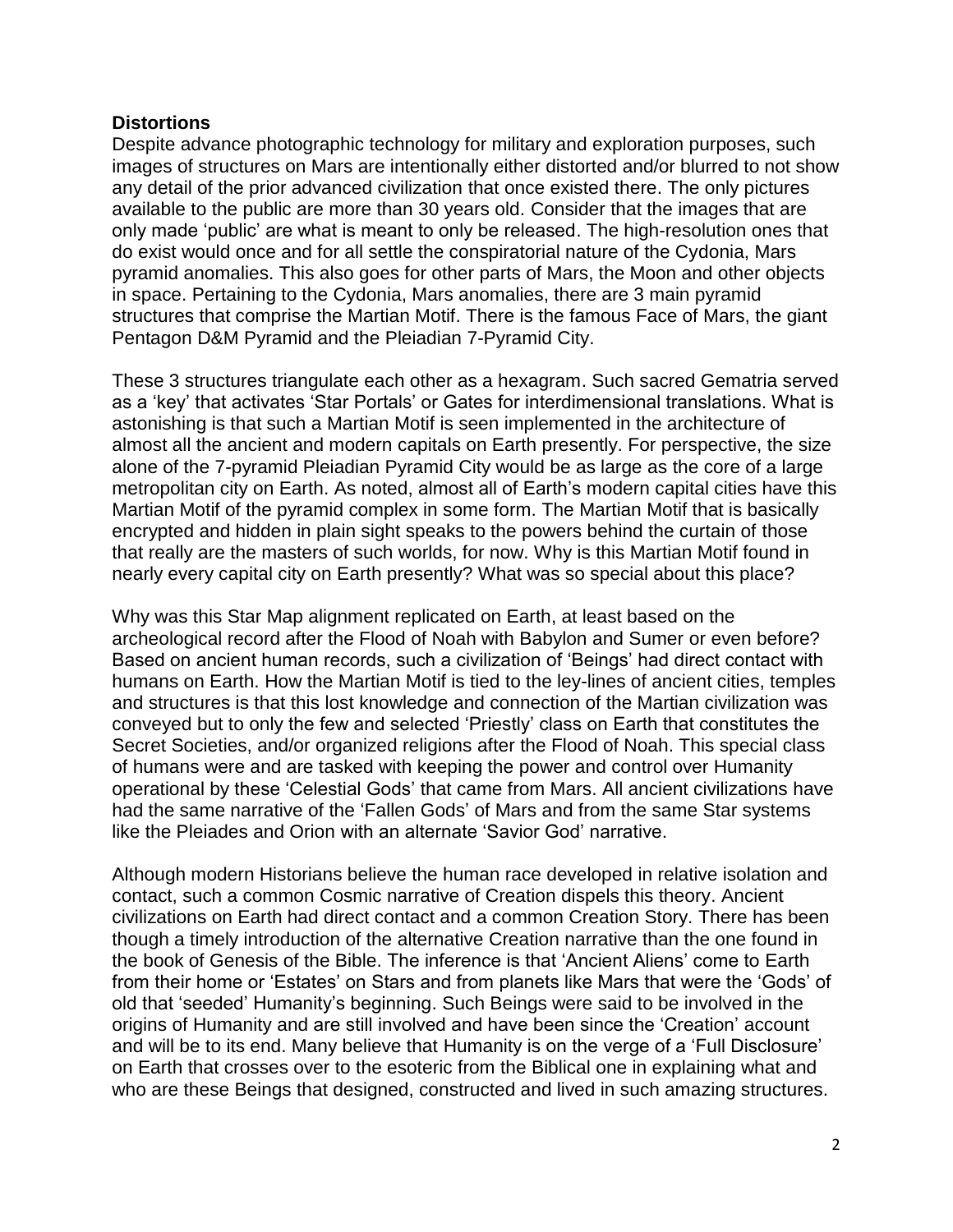## **Ares**

Who were these 'Gods of Mars'? Where they just advanced races of Beings or perhaps Angelic in nature as the Bible suggests? Why was this Cydonia, Mars pyramid complex such a pivotal location and motif? So much so, that this same Martian Motif was and is replicated even to this very present day on Earth. There are some even within the Deep State and secret operations, such as the Black Opps that attested that certain humans have always been in contact with such Beings from Mars and that in fact are still there. More astonishing and sensational is that such attests that humans are currently in Mars as the channel of communication and travel has not really ceased but has been taken underground and clandestine and known only to the 'initiated'. Who is this 'God of Mars'? The Latin rendition of the name of the 'God of War', Mars does not occur in the Bible. It does however occur in the Greek version as Ares.

The word is in in Acts 17:22 in the form of the compound name, Αρειος Παγος; Areo Pagus, which has been translated as Mars' Hill. Ares was the Greek 'God of War' and according to Greek mythology this Mars Hill was the place where Ares stood trial before the other Gods of the Divine Council for the murder of Poseidon's son Alirrothios. According to research, Mars Hill is about 377 feet above the land below and not far from the Acropolis and Agora of ancient Athens. Mars Hill served as the meeting place for the Areopagus Court, the highest court in Greece for civil, criminal, and religious matters. Even under Roman rule in the time of the New Testament, Mars Hill remained an important meeting place where philosophy, religion, and law were discussed. Most believe that the versions of Ares and Mars were both referencing the same 'God'. However, many would argue that both have aspects that are not the same.

However, such can be the case that both are correct and stressed a different characteristic of the 'God's as most 'Gods' of the ancient world were complex in their 'deity', function and attributes. In this case the successive conquest of the Greeks by the Romans, the Latins incorporated what was already there and the Romans added perhaps other traits not originally emphasized. To the Romans, Mars was considered the father of Romulus, and as such the progenitor of the Roman people and city of Rome. It is rather interesting that the major centers of the ancient seats of power were either directly named as 'Mars' or had a connotation linking it to Mars. For example, Cairo is named after Mars. There is the Fields Mars in Rome and Paris for example.

Nonetheless, the planet Mars became associated with the color red, blood, war and destruction. For example, the 2 Moons re-discovered in the modern era where interestingly named Deimos and Phobos. In Greek mythology, Deimos was the 'God of Fear' and Phobos was the 'God of Terror and Panic'. The names are derivatives of Daimonos as in 'Demons' and Phobia, as in a terrifying fear of. Such could be appropriate if indeed the God of War is none other than the 'Fallen One', Lucifer whom the Bible in Revelation 12 unmasks as the Serpent of Old, The Devil, etc. As to the planet Mars being associated with war and destruction, there has been many a theory to suggest that a huge devastation occurred on Mars. The Bible does speak of 'war in Heaven' in both the Old and New Testament. Such a 'Celestial War' was and is between the Holy Angels of YHVH and the rebellion of Lucifer with his Fallen Angels.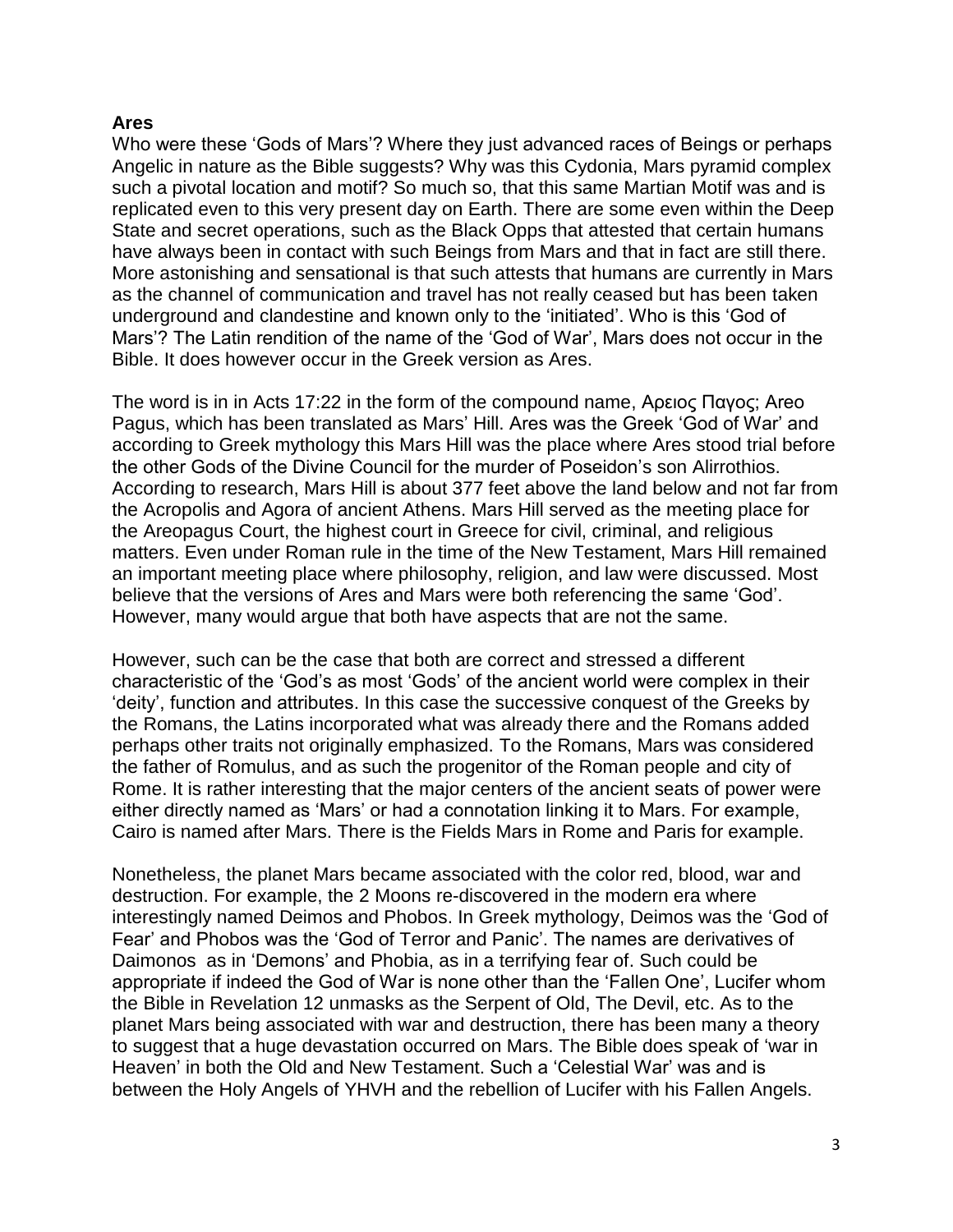#### **Mars in the Bible**

It is suggested that 1/3 of the Angles joined Lucifer's rebellion as that imagery is seen in Revelation 12. Revelation 12:7 reads as the following. 'And there was war in Heaven. Michael and his Angels fought against the Dragon; and the Dragon and his Angels fought.' The storyline goes on to state that Lucifer lost the battle and subsequently was evicted from Heaven to be eventually cast down to Earth. Revelation 12:8-9 says the following. 'But he was not strong enough, and they lost their place in Heaven.' Why Earth out of all the billions of planets in the known Universe? Many followers of Jesus and whom believe the Biblical account infer that in Ages past, there was a literal Angelic War, a real 'Star Wars' that took place and is still taking place presently. Perhaps it involved the abodes or 'Estates' as in the homes of where the Angels were stationed at.

In this case, planets such as Mars that appear was ravaged by cosmic bombardments and perhaps from cosmic beams that could have scared the planet that produced the Valles Marineris. This 'Valles' or valley is an un-natural made phenomena and it is as long as the continental USA in size. It appears Mars could have been 'zapped' by some 'death ray' perhaps. It also wiped-out either the Angelic civilization or race of created Being YHVH had made prior to Humanity with Adam and Eve on Earth. Such are the sensational theories of ancient folklore, but such accounts do exist. For example, the Akkadian Creation Story does in fact teach this very fact of how the 'Gods' were directly associated with the Planets and how they 'battled' for dominance and power in the 'Heavens', etc. This is in reference to the Epic of Tiamat and Marduk in one account that interestingly involves the infamous notion of Nibiru.

This Planet of the Crossing or 'X', Destroyer, etc., was said to be the cause that disturbed the balance of the various planetary orbits and caused the Asteroid Belt due to a collision by one of its fly-bys. Here lies also then a direct connection to the Face of Mars with Nibiru. It is understood by the Ancients that it was a mausoleum to the Fallen King of Nibiru, etc. One very amazing circumstantial evidence that the Red Planet did in face experience some 'Nuclear Armageddon' was strengthened by a Dr. John Brandenburg. He is a Plasma Physicist who wrote a book entitled, the 'Death on Mars'. In the book, he hypothesizes that that nuclear isotopes found on the Red Planet resembled those from hydrogen bombs being detonated on Earth during tests. As the latest images send back from the Land Rovers, certain areas do seem to be as remnants of a planet-wide devastation and destruction that appears to have occurred.

Perhaps the once either Angelic and/or Beings of the Martian civilization apparently perished due to a planet-wide catastrophe of unknown origins or was it a 'judgement' by YHVH, the Creator? Herein lies a possible clue as to the disposition and benevolence of such 'Beings' come from Mars, the Pleiades, Orion, etc., if they were in fact benevolent or to the contrary. This reasoning is obtained by deductive reasoning based on the following suppositions of what is known. First, such knowledge of an advanced civilization of such 'Celestial Beings of Light', having contact were centralized and made clandestine beginning with Nimrod -who to the Secret Societies was the '1st Mason'. Such knowledge of Cydonia, thereafter, was only and has only been propagated by mirroring the particular Martian Motif on Earth in only various encrypted fashion.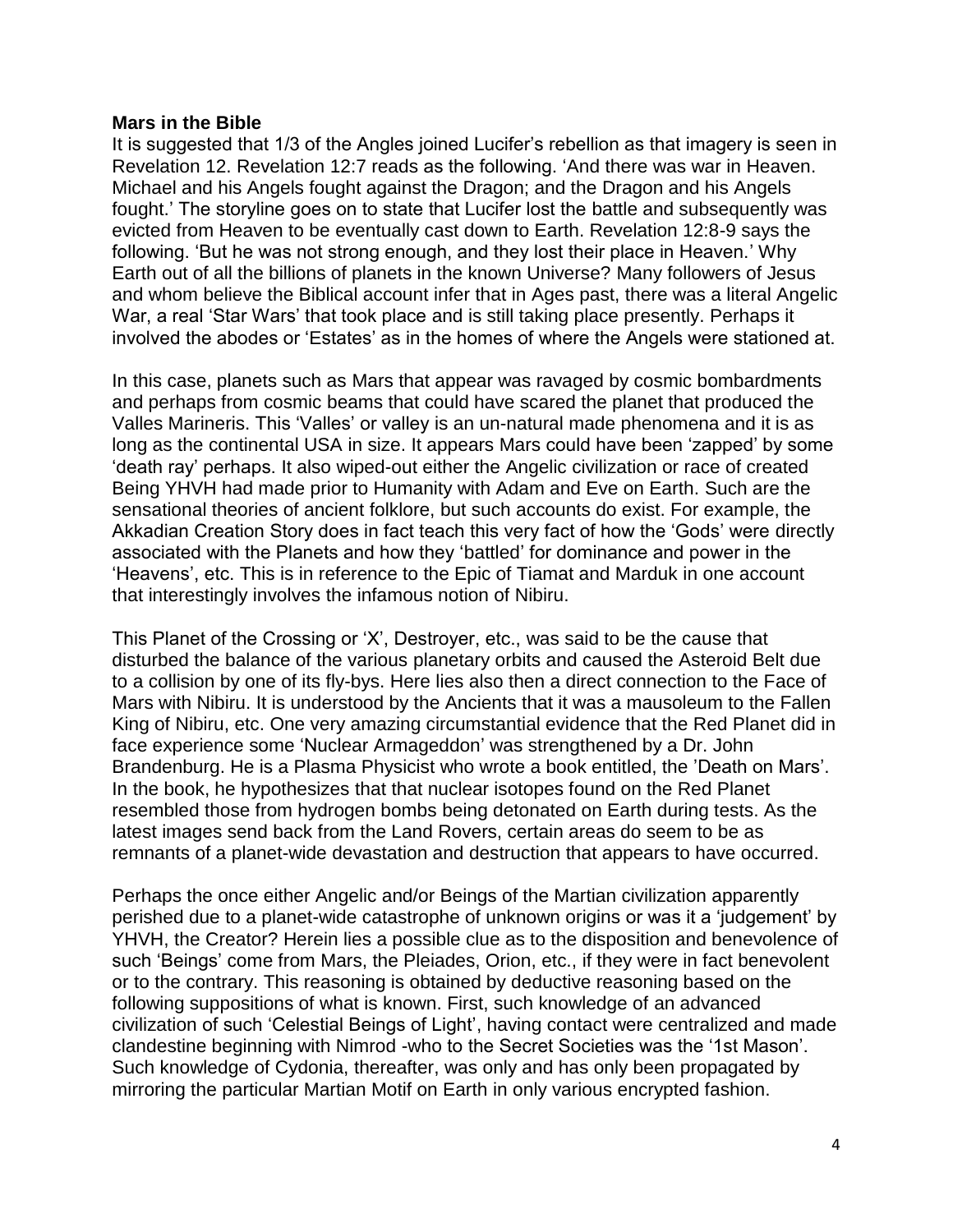#### **Secret Intelligences**

It has been the so called 'Elites' of the 13 Bloodlines and the 'initiated' that have such knowledge and have had interaction, communication and technology not privy to the commoner or 'Worthless Eaters' as everyone else is called and considered. The aim has been to acquire power and control. If such is the case, then these entities or 'Light Beings' are of a Luciferian cadre of Fallen Angels with Lucifer as their 'God of War'. It is no secret that the 'God' of the Masons, the Illuminati, the Jesuits, Kabbalist and Talmudic Jews venerate this 'Light Bearer', Lucifer as the true God. They consider YHVH as the evil 'God' with Jesus, GOD the Son as the one that seeks to destroy Humanity. This would make these same Beings that have come to Earth the ones that designed, constructed and lived on Mars as part of their 'Estates' or abode at one time.

Perhaps the destruction of Mars was part of the judgment that ensued for Lucifer's rebellion. This war ensued in the Heavens as Revelation 12 teachers happened and will again during the 7-year Tribulation Period at the end of this present Age. So, as marvelous and wonderful as the structures and pyramids were on Mars and perhaps on other planets as there is evidence of that too, the Beings found there were not in league with YHVH and Christ Jesus before His incarnation on Earth as a human. Perhaps because of this plan that YHVH designed humans with the body image and likeness of the Creator Himself to be positioned above the Angelic Race was more that Lucifer could take. Also consider that the 200 Watchers or Angels that descended on Mount Hermon at the 33rd degree latitude in Lebanon might have come from Cydonia.

What is also circumstantial and above sensational is the story that has been declassified by the CIA of how it employed Remote Viewers Joe McMoneagle to relate what happened to a race of people and/or civilization at a particular coordinate. What is astonishing is that the Remote Viewer was only given a paper with a certain coordinate. With only an initial coordinate of 44.89° N 09.55° W was to gather as much information about what occurred there 1 million years BC, etc. Astonishingly the coordinates turned out to be a giant pyramid next to the 'Face of Mars' at 40°44'33.60''N 09°27'40.29''W. The Remote Viewer stated that he saw tall 'Humanoid' Beings perplexed at the notion that they knew a catastrophe was impending and that their civilization was to be destroyed. They went underground and to other planets nearby, Earth and thus perhaps replicated their architectural 'Cydonian' motifs, religion and power structures, etc.

Now if this is corroborated or part of a dis-information ploy by the Deep State, perhaps but it is fascinated to bring-up in discussion dealing with what happened to Mars, the 'Red Planet' of War and Destruction. The session was said to have taken place in 1984 and currently the 9-page document that has been declassified can actually be downloaded off the CIA website itself. See the following link for reference. [https://www.cia.gov/library/readingroom/docs/CIA-RDP96-00788R001900760001-9.pdf.](https://www.cia.gov/library/readingroom/docs/CIA-RDP96-00788R001900760001-9.pdf) The viewing intelligence program was given the code name 'Star Gate' no less. Other researchers in the past has also connected the Face of Mars and the D&M Pyramid with a 3rd pyramid that seemed illusive. This is precisely the pyramid that McMoneagle remotely viewed in 1984 and is the center pyramid that corresponds to the 3 Belt Stars of Orion.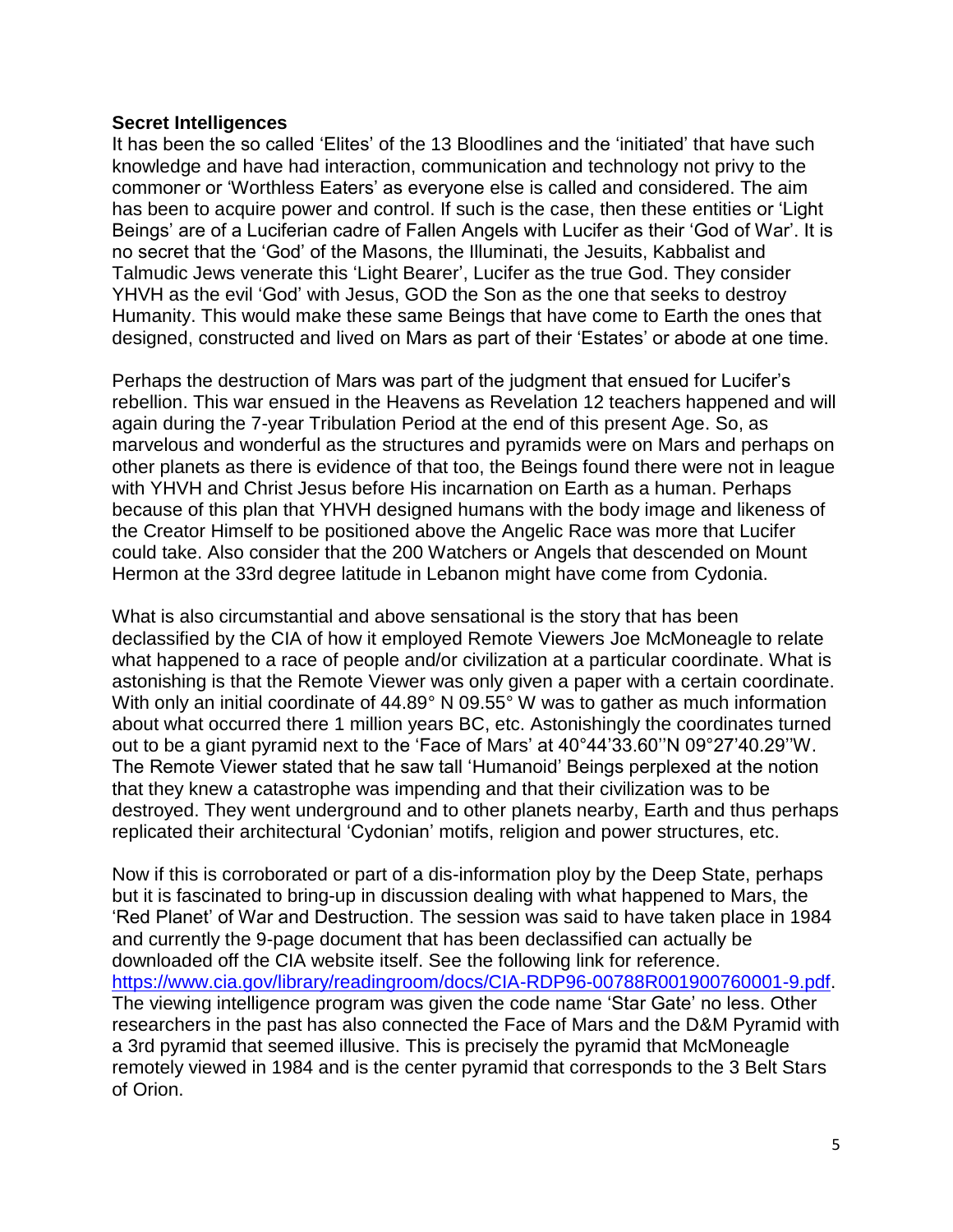## **The Orion Conspiracy**

This study presents evidence that the ley-lines of the Cydonia, Mars correspond to the mathematical and geometrical alignment of the Orion Belt Stars. What is astonishing is that such a Martian Motif is seen implemented in the architecture of almost all the ancient capitals on Earth such as that of Giza in Egypt. For example, Cairo means 'Mars' and thus the 3 pyramids that have already been proven since Robert Bauval's research correspond to Orion's Belt stars. What this study further elaborates is that the Cydonia 3 pyramid alignment of the D&M Pyramid and the Face of Mars along with a middle pyramid are also aligned to the same Orion Belt Stars and that of Giza. If one looks at the Cydonia complex from a top view and heading northward, the angle of the 3 giant pyramid and/or structures are at a 33 degree slant, eastward. If one superimposes the Orion Belt Stars, the horizontal alignments matches the angle of the slant.

The Face of Mars would correspond to the Orion Star Mintaka. The Cydonia middle pyramid that is highly eroded and blurred by NASA would correspond to the Orion Star Alnilam, The giant fortress D&M Pyramid pentagon would correspond to the Orion Star of Alnitak. Also, the relative size would also correspond as the Great Pyramid of Giza, would correspond to the giant D&M Pyramid. The smallest pyramid at Giza, that being Menkaure (Mercury) would correspond to the smallest structure of the Cydonian pyramids, that being the Face of Mars and Mintaka of Orion. The middle Cydonian pyramid is too eroded to clearly delineate the angle of the edges. However, if one superimposes a circle encompassing the entire Cydonian motif and a corresponding hexagram, it would show that the angle of this middle pyramid would both bisect the center line of the circle and the angle of the triangle pointing up would also correspond to the angle of the 2 other pyramid structures. The following are the coordinates for the 3 corresponding structure alignments.

- *1. Cydonia Alignment: 40°44'33.60''N 09°27'40.29''W*
- *2. Orion Alignment: 5h32m00.41S 0°17'56.7''*
- *3. Giza Alignment: 29°58'21.43''N 31°07'41.93''W*

What is notable to observe is that the direct north alignment of both the Face of Mars corresponding to the Orion Star of Mintaka is the ley-line that directly leads to the Pleiades. Then with the Giza pyramid alignments, the degree of inclination to match both the Cydonia, Mars one and that of Orion's Belt Stars is at a 33 degree angle. Moreover, if the Giza pyramid alignment is further examined, the same angle and delineation that occurs matching the Cydonia, Mars one in particular appears to have the smallest pyramid, that of Menkaure approximate the depiction of the Face of Mars – from this angle and alignment looking from a top view. If one superimposes the outline of the Face of Mars upon the Menkaure pyramids at Giza, the apparent roads and angles match the proportions of the Face of Mars structure. For example, the 3 smaller pyramids to the south of the Menkaure pyramid correspond to the level where the 'eyes' and 'nose bridge' are juxtaposed on the Face of Mars. More astonishing is that the 'roads' to the south and west of the Menkaure pyramid delineate the approximate width and length of the 'Face'. What is most notable is that the actual size proportion of the Menkaure pyramid is geometrically matching the length from the center fulcrum of the 'Face' to the edge of the end of the 'Face'. Is this a mere coincidence or anomaly?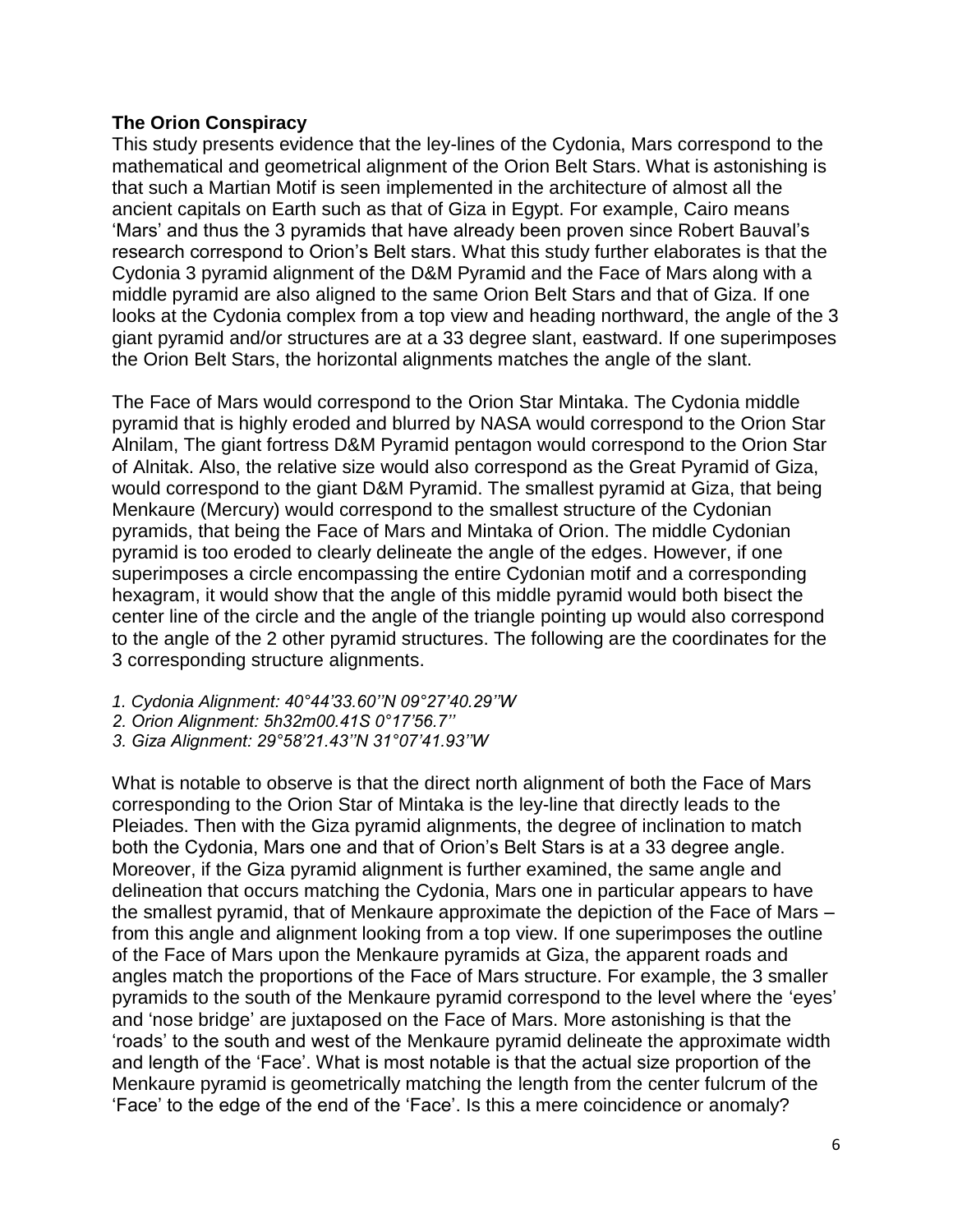## **The Viking Probes**

Presently, with the advent of the various Mars Land Rover Probes, many are critical that time and money are being spent exploring areas that are not as significant as would be the Cydonia, Mars pyramid complex region for example. What is the big deal or what information would be there that would be alarming or having the need to be repressed? With the NASA's Viking Project, the U.S.A. the 1st nation on Earth to land a spacecraft safely on the surface of Mars and return images of the surface. There were 2 identical spacecraft built. Each consisting of a Lander and an Orbiter. Each orbiter flew together and entered Mars orbit. The Landers then separated and descended to the surface. It was in 1976 that Viking 1 took a photograph of the famous 'humanoid face' on the surface of Mars. For those that like specifics, the Viking 1 was Launched by a Titan IIIE/Centaur rocket out of Cape Canaveral Air Force Station in Florida.

The Viking 1 Orbiter and Lander was actually launched in 1975. The landing site was at a place named Chryse Planitia or the 'Golden Plain. According to NASA, the Orbiters and Landers operated far beyond their design lifetime. Because of the variations in available sunlight, both Landers were powered by radioisotope thermoelectric generators. These where devices that create electricity from heat given off by the natural decay of plutonium. That power source allowed long-term science investigations that otherwise would not have been possible. The Viking Lander 1 made its final transmission to Earth in 1982. The Viking 2 Lander settled down at Utopia Planitia. The last data from Viking Lander 2 arrived at Earth in 1980.

Over a decade later, other Mars Probes were launched and in 1998, the Mars Orbiter Camera (MOC) on the Mars Global Surveyor (MGS) spacecraft successfully acquired a 'higher' resolution image of the 'Face on Mars' feature in the Cydonia region. The image was transmitted to Earth with a10x higher resolution than the best previous image of the feature, which was taken by the Viking Mission in the mid-1970's. NASA scientists at the time believed that the 'Face' was an illusion caused by light and shadows effects and by Pareidolia. Pareidolia is when one perceives an image of a 'face' based on random and/or accidental arrangements of shapes and lines. The Mars Global Surveyor went back for a 2nd pass in 2001, and the Mars Reconnaissance Orbiter got a 'higher resolution' image in 2007. However, the subsequent supposed 'high resolution' images are clearly distorted and intentionally blurred.

Those that have any expertise in graphics and photoshop capability, for example can clearly attest that one can detect such a deliberate mis-renderings to NASA's shame. Consider that the present 'World Order' is as those that have the real power wants it to be. The truth would expose the notion that the 'Martian Gods' are nothing more than the rebellious Fallen Angels in contest against the Creator YHVH and now Jesus Christ, the Heir to all that is and will be. Moreover, that Jesus is returning to Earth that from there, He will finally defeat such a rebellion and restore all things. The question remains, who built such structures? Why here? Who were these Beings? Where they Human Beings from Earth before the Flood of Noah? Where they a race of Angelic Beings here stationed by YHVH as the Bible clearly teaches that Angles have 'Estates' in which they abode and are stationed throughout the billions of Galaxies to 'Guard', etc.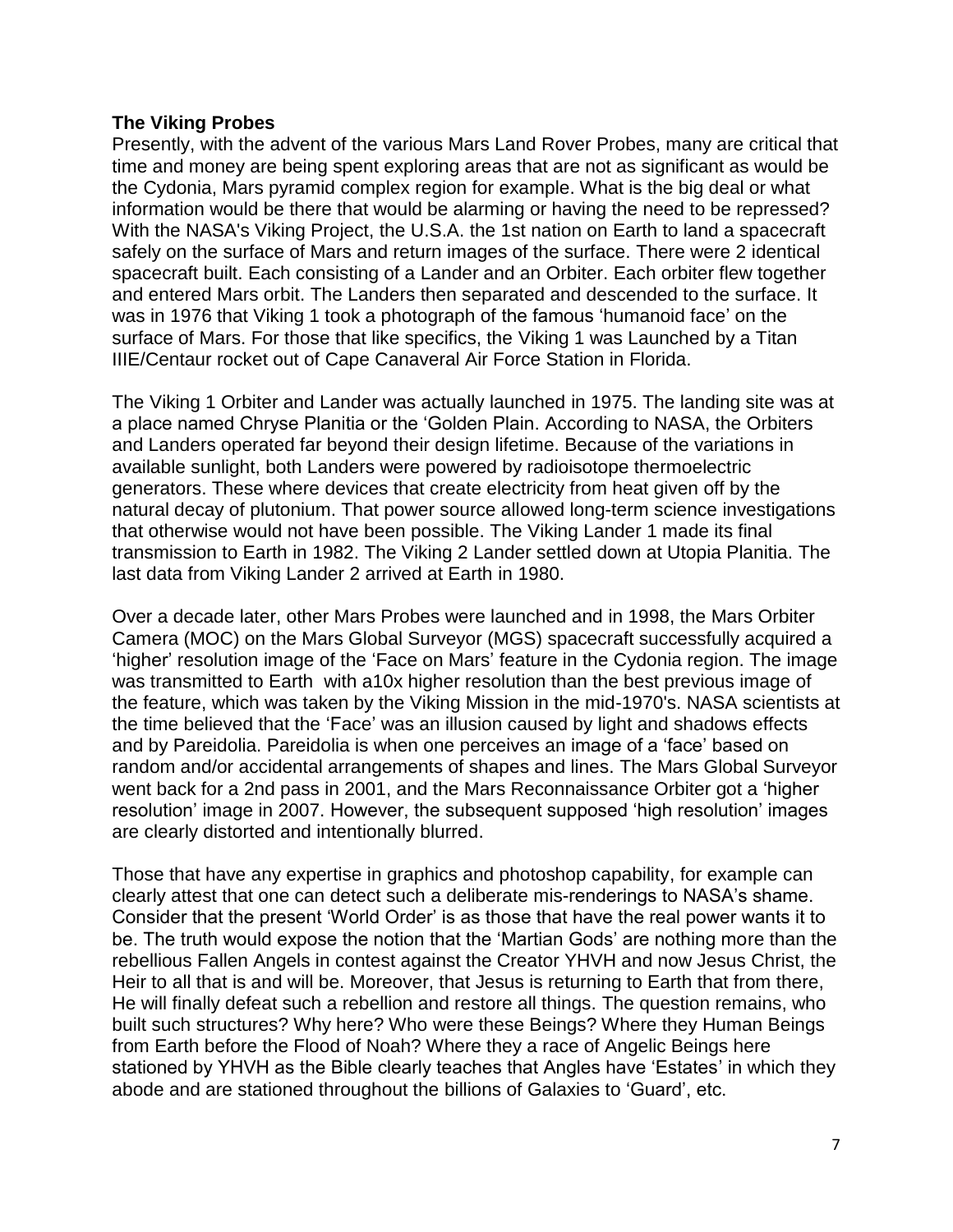### **The Mathematical Correlations**

As noted, the Sumerians record that they knew of the planets and a 'Face' on Mars said to be a mausoleum for the rebel King of Nibiru, Ala-Lu. What was or is inside such a massive 'mausoleum'? Based on the mathematical and geometrical relations, it fits that of a human face. Moreover, the proportions are subject to the phi ratio and Fibonacci Sequence. How could such supposed ancient hunter-gatherers who did not have a written language or sense of complex mathematics, let alone the concept of the Cosmos know about such a structure on Mars? How did they know that it was and is a 'tomb' in the form of a 'Face' of a fallen King from another Sun? How did they know about the 'Planet of the Crossing, Nibiru?.

This narrative is also found in the ancient Hindu and Meso-American codexes of there being a time on Earth where the 'Gods' came from the Stars, mainly the Pleiades and Orion. These 'Light Beings' came to rule Earth by creating Humanity and teaching the ways of civilization. Then there was a period when these 'Gods' mated with the human women of Earth and produced the Demigod of ancient mythology. Thereafter the Kingships where handed over to pure human bloodlines but that still had traces of these Demigods in their lineage. Such was what Fritz Springmeier exposed about the 13 Bloodlines of the Illuminati for which he was punished and falsely accused and incarcerated because of this. The transference of power from the Demigods to the Earth Kings occurred with Nimrod after the Flood of Noah. It was the 1st attempt of the 'New World Order.

It was from this time forward that such knowledge and continued interaction, communication and travel occurred but only within the occult realm of the various Secret Societies such as the Masons and others that are Luciferians who really have controlled the world. This then would be corroborated with what Jesus also exposed about the Synagogue of Satan and how the currently world 'Order' or system is headed and controlled by the chief rebel King of the Angels, that being the Fallen Anointed Cherub, Lucifer. Is the Face of Mars then a tribe to the Fallen Angel Lucifer? Is there any corroborating evidence that such Secret Societies are connected to the 'Gods of Mars' for example? Yes. Although circumstantial in evidence, the factors of them using the same motif, the same numerical coefficients, the same layouts, ley-lines, Sacred Gematria in their buildings on Earth, ancient and modern is beyond comprehension.

The entire Cydonia area that incorporates the 3 main pyramid structures can have a circle superimposed on it. With this coordinating aspect, some amazing correlations in terms of angles and direction are reported. The circumference of this 'circle' area would have an approximate diameter of 14 miles with about an average of 11 miles from each structure in relation to the distance from each other. What has been determined already is that the angle from the frontal lobe of the Face of Mars, to correspond with the '3rd Eye' area or Peniel Gland to the center marker of the D&M Pyramid is at 19.5 degrees. It would appear that this 19.5 numerical coefficient is the 'signature' of the complex as it is found in the others. The edge of the circle would have the Face of Mars touch the line as would the top apex corner of the D&M Pyramid. The pyramid corresponding to the Star Electra in the Pleiades Pyramid City would be the 3rd point of contact on the line.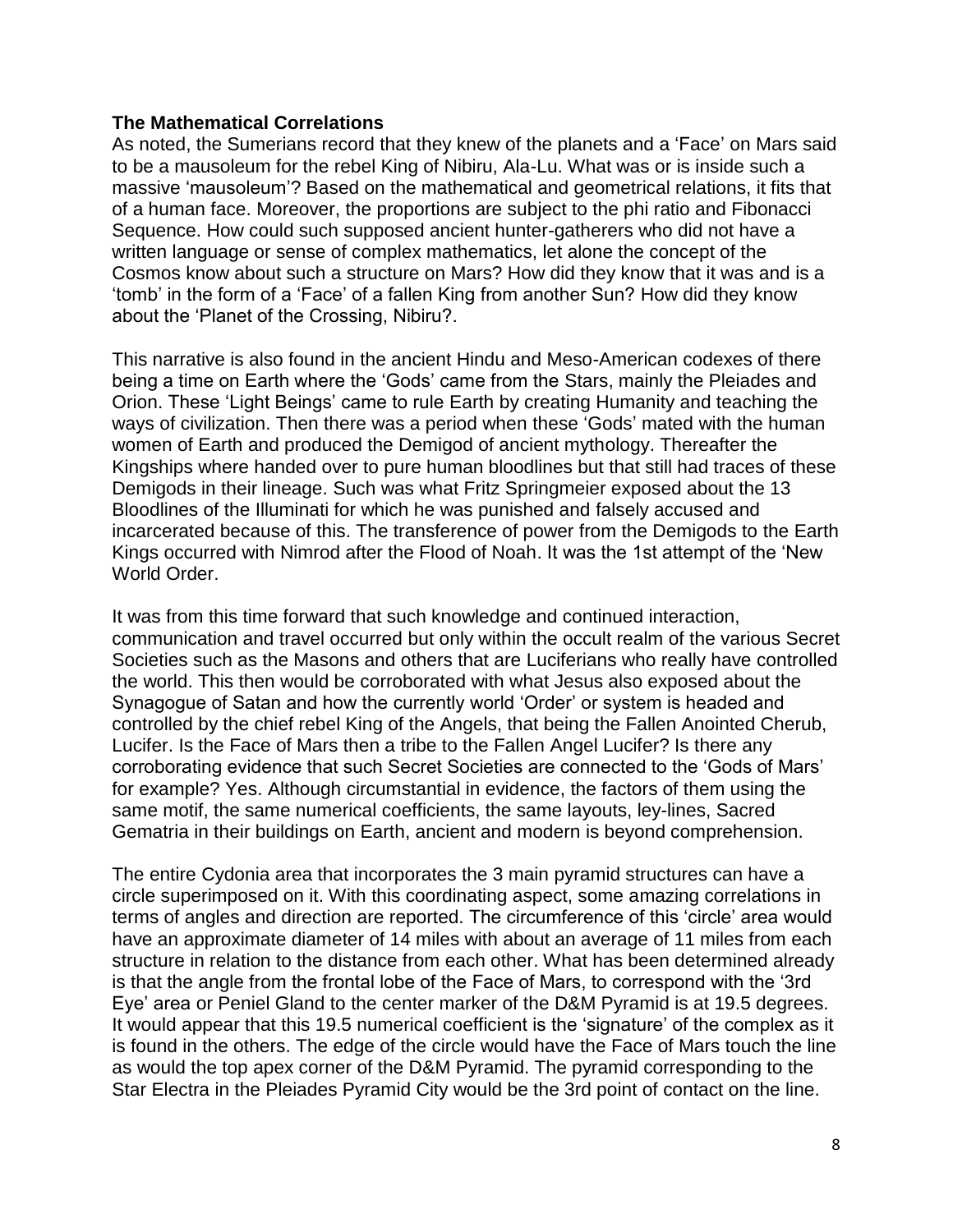## **The Martian Motif**

What other observations are made about the 3-prong Cydonia complex has to do with how the position of the Face of Mars is at an approximate phi ratio to the true north line to the 'center' horizontal line of a circle that also can be encased around it. This same ratio is found with the Pleiadian Pyramid City to the horizontal bisection of its circle. If one were to superimpose the Vitruvian Man outline on the entire 'circle' of the Cydonia complex, the following correlations emerge. The orientation of the body outline is one that is placed in an East-West direction with the face towards the East. Given this depiction with the 3 hand positions of a lower, middle and upper position, the middle right extended hand corresponds precisely with the Face of Mars. The lower left hand extended out then corresponds precisely to the center point of the D&M Pyramid.

The center fulcrum of the entire superimposed circle encompassing the 3 Martian Motifs would correlate to the 'Navel' of the body form. The diagonal line from where the D&M pyramidion proceeds from to the angle of the edge of the triangular 'Fortress' is at the phi ratio marker on the circle line and bisects the genital area of the body form. Then the 2 extended legs depicted resting on the line of the circle correspond to the limit of the edge of the Pyramid City complex. The next superimposition is that of an inverted pentagram upon the circle of this entire Martian Motif. What is unique is that the 2 upper points of the star correspond to the phi ratio markers on the circle. The bottom point has the angle that touches the apex of the pyramidion of the D&M Pyramid. Then the 2 left star apexes appear to delineate the length of the entire Pleiadian Pyramid City and also incorporates the outline of the Pleiades Star Cluster.

If one superimposes the pentagram or 'Star' right side up with the apex pointing north, the following observations are made. The bottom right 'leg' of the star has the angle approximating the angle the D&M Pyramid has facing the Pleiadian Pyramid City. Then the left 'arm' of the Star pentagram has its lines intersecting the edges of the pentagonal shaped pyramid corresponding to the Star of Alcyone. The pentagram line also on this lower left side then directly intersects the pyramid structure that is designed as the phi ratio pattern. If one superimposes a hexagram by connecting the 3 structures at each other's center points or fulcrums, the following observation is made. The intersecting point on the horizontal line on the right side exactly matches the orientation of the entire hexagram.

Undoubtedly, this is just the tip of the proverbial iceberg as other unseen and/or unrecognized mathematical and geometrical alignments are for sure present. Whomever designed and constructed such structures, had a sound understanding of Sacred Gematria, mathematical and Star alignments that are beyond belief. If one superimposes a hexagram right side up with the apexes pointing directly North-South, then the following observations are made. The left corners of the hexagram match the edges or limits of the triangular 'Fortress' at the horizontal line made by the hexagram. The descending line of the hexagram made would cross the intersection of where the center point of the pentagonal pyramid building next to the triangular 'Fortress' is situated, given as it were the limits of how big and to what angle the Pleiadian pyramid complex was to have been built by.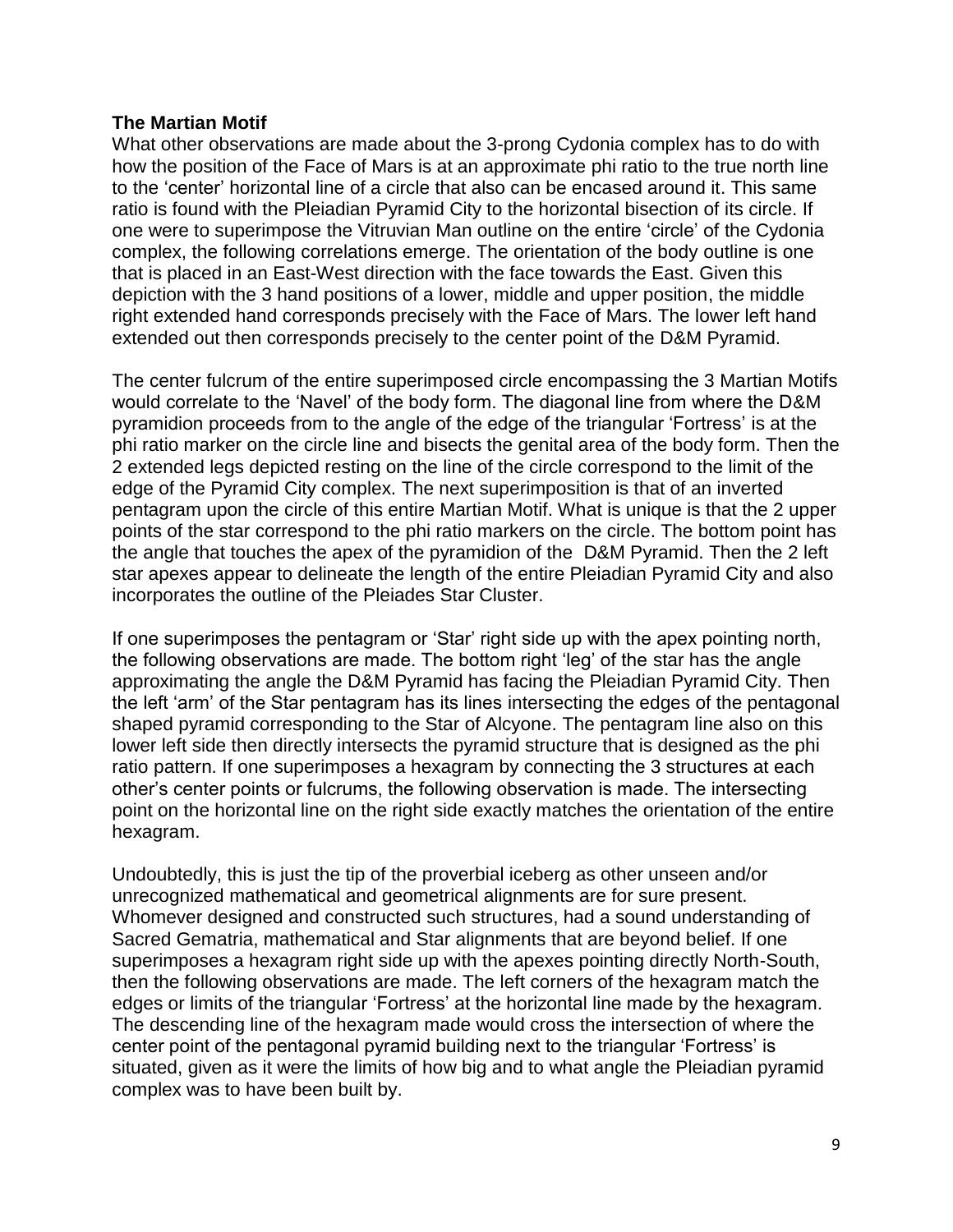## **The Pyramid City**

Another observation is that the angle to which the D&M Pyramid is pointing to lines-up exactly with the outer edge of the triangular 'Fortress' of the Pleiades Pyramid City, which, as noted is at the phi ratio mark on the circle. What is next in terms of amazing symmetry and geometry of the Pleiadian City will prove that such structures are not a product of topographical anomalies. Which if in fact is the case that such structures are subject to 'intelligent design', who and where are these 'intelligent Beings'? The following are some observations that have already been established by prior researchers. The angle from the Pyramid City ley-line heading toward the Face of Mars is at a 27 degree angle. This supposedly is when at this angle on the Solstices of Mars, the Sun and the Earth can be observed rising. So much for the Flat Earth Theory.

The Pyramid City is also laid-out in the Pleiades Star Cluster configuration. The Pyramid City consists of 7 main pyramid structures that range from the 4-sided, 5-sided and triangular shapes. There are other structures that have an oval type of design but are pyramidal in nature still. Based on the Martian Motif that is replicated on Earth, this 7- Star Pleiadian structure usually corresponded to the financial centers or place of commerce in some way or another. Usually a commercial center or set of 7 buildings or pyramids that commanded dominance corresponded to this Martian Motif on Earth. In ancient times on Earth, this Martian Motif directly correlated to pyramids in the layout of the Pleiades Star outline. In modern times, it has been financial centers with their corresponding 7 skyscrapers, etc.

The entire Pyramid City is about 6.66 nautical miles from north to south and with an approximate diameter of 4 miles that make up the core configuration. The following is new information based on mathematical and geometrical observations. The entire alignment has a 33 degree slant toward the Face of Mars. The entire core can be encompassed by a perfect circle in which several of the pyramid structures will touch the line at the circumference. A 2nd circle can encase the Pyramid City complex from the triangular 'Fortress' pyramid that corresponds to the Star of Atlas. What is also new to report based on geometrical observations is that the position of this 'triangular' Fortress is at the phi ratio distance of the arc of degrees from true north to the 9 o'clock position where the core of the city is situated at. This angle also originates from the 9 o'clock position wherein the structure that corresponds to the Star Electra is situated.

This structure is the smaller of the 7 pyramids having a rounded triangular design. The most prominent pyramid of this Martian city corresponds to the Star of Alcyone of the Pleiades. It is pentagonal in shape nearly a mile squared in area. Another unique mathematical observation about this Pleiadian pyramid layout pertains to the structure to the west side that corresponds to the Star Asterope. It is a narrowing oval shape pyramid with sophistication in its building. It is facing true north and is based on the phi ratio spiral layout. Aside from the 5 points that configure a clear pentagram, it is however not a perfect symmetrical one. What is also new to observe, and report is that the 6 complex pyramids thus also construe a hexagram. This overlay of the 5 and the 6 would be in sync to the universal esoteric notion of the 6 to 5 ratio of the macro to the micro, of the celestial to the earthly or in this case the Martian.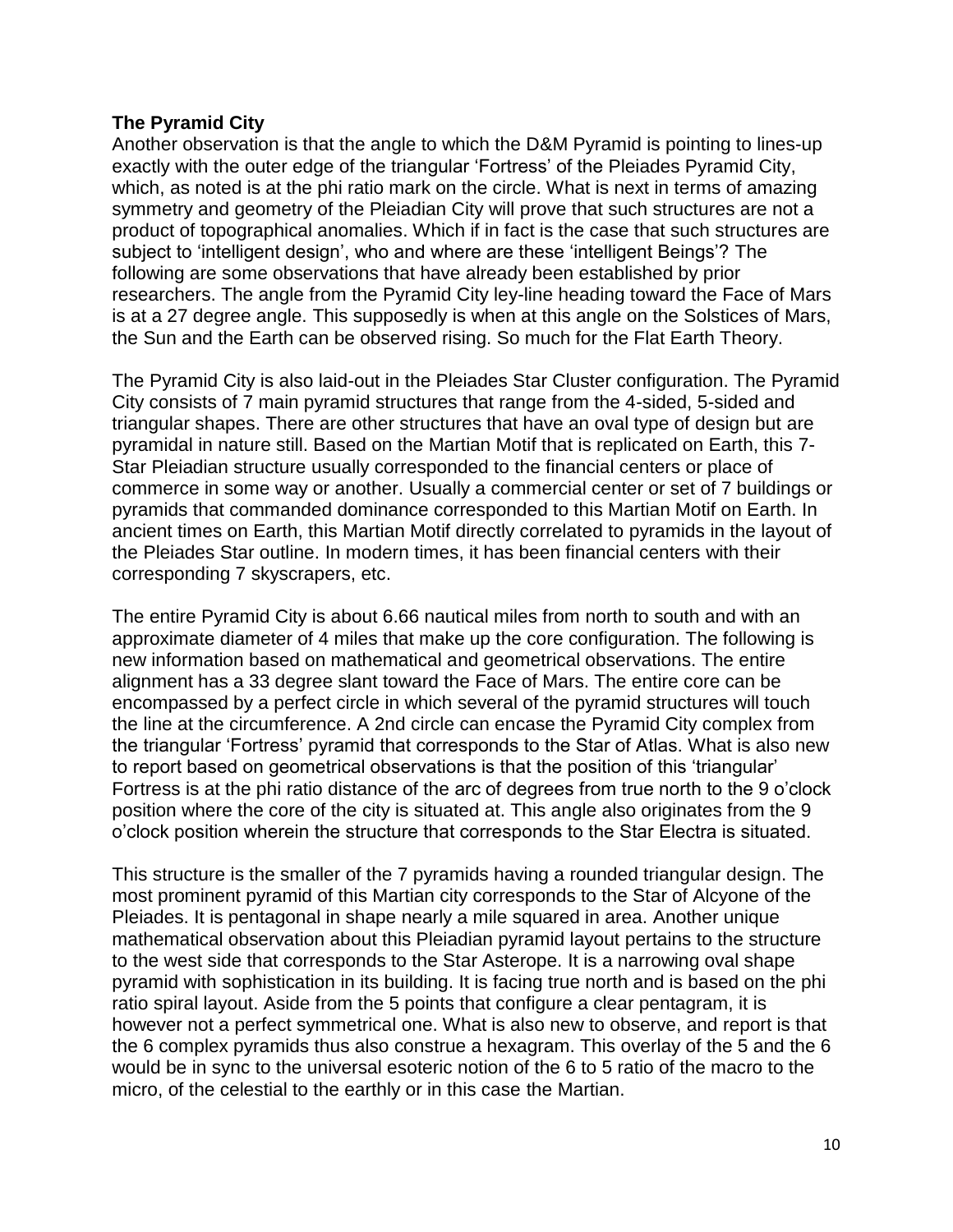### **D&M Pyramid**

One known correlation that can be made is that for both this Pyramid City and the Pleiades, the Star Alcyone was the most prominent and important one. Thus, one has to also ask, why this entire Martian Pyramid complex made to be nearly exactly as are the Pleiades in the Heavens? Was it because it is a clue that the builders of such a structure came from the Pleiades? Another observation that has been made is that the core area appears to have a 'center' that corresponds to the Star of Maia. Another observation that is new is that it is upon this site that the 2 circles pivot the entire complex. It is also where the 2 intersection lines of North-South and East-West meet and where the angled ley-line also bisects the entire orientation of the slant it has.

Another observation is that this 7-Pryamid City is situated at the 9 o'clock position if one then also superimposes a massive circle to the Face of Mars and then the giant pentagonal D&M Pyramid. The next structure to consider is the giant pentagonal D&M Pyramid. This structure has already been shown to have some amazing geometrical coefficients. Incorporated into its design is the recurring angles of 60 degrees and 19. 5 degrees. What is unique about the 19.5 degree number is that it is where a tetrahedron can be superimposed upon the sphere on a 2-dimensional layout of the planets. This goes for the planet Earth and another clue that the Earth is not flat. Apparently, this 19.5 is a universal constant and factor in where certain ley-lines of planets are located at.

Amazingly, it is also the general area and/or angle where the various NASA Martian Probes have landed. What are the odds? Is this intentional? Why? Looking from a top view, this giant D&M Pyramid is the farthest south and is pointing upwards towards the Pyramid City at the 19.5 degree mark. The entire length is approximately 4 miles long and about 4 miles wide from the farthest corners. One can only imagine the sight of such a structure on the horizon as there is nothing like this on earth of this size that is a functioning building and/or structure. The only perspective in size would be a mountain. What was inside? Who was inside? Why the need of such a structure? What was its purpose? Based on the Martian Motif that is replicated on Earth, this structure usually corresponded to a military fortress or stronghold.

Usually a castle or fort or an area that commanded dominance corresponded to this Martian Motif on Earth. What this structure also has is an additional addendum of a 'triangle' structure that caps the pyramid from a top view. What most researchers have not noticed is that this pentagon structure is not a perfect 'pentagon' as in one could fit a perfect 'Star' design or outline for example. What few have considered is that this pentagon is in the exact proportions of the human form, a human body. The proportions are exacting. To show this correspondence, the Vitruvian Man of Da Vinci is superimposed upon this pyramid from a top view also. One can then incorporate the square and the circle for its dimensions and one will be able to attest that indeed this structure was built as a memorial or tribute to either a 'man' or a 'Being' that has such a form as in a body. One can only imagine what sort of activities occurred inside such a structure. Was it living quarters, administrations, a transportation hub or sorts? What type of vehicles were used to get around or transport 'Beings' or objects?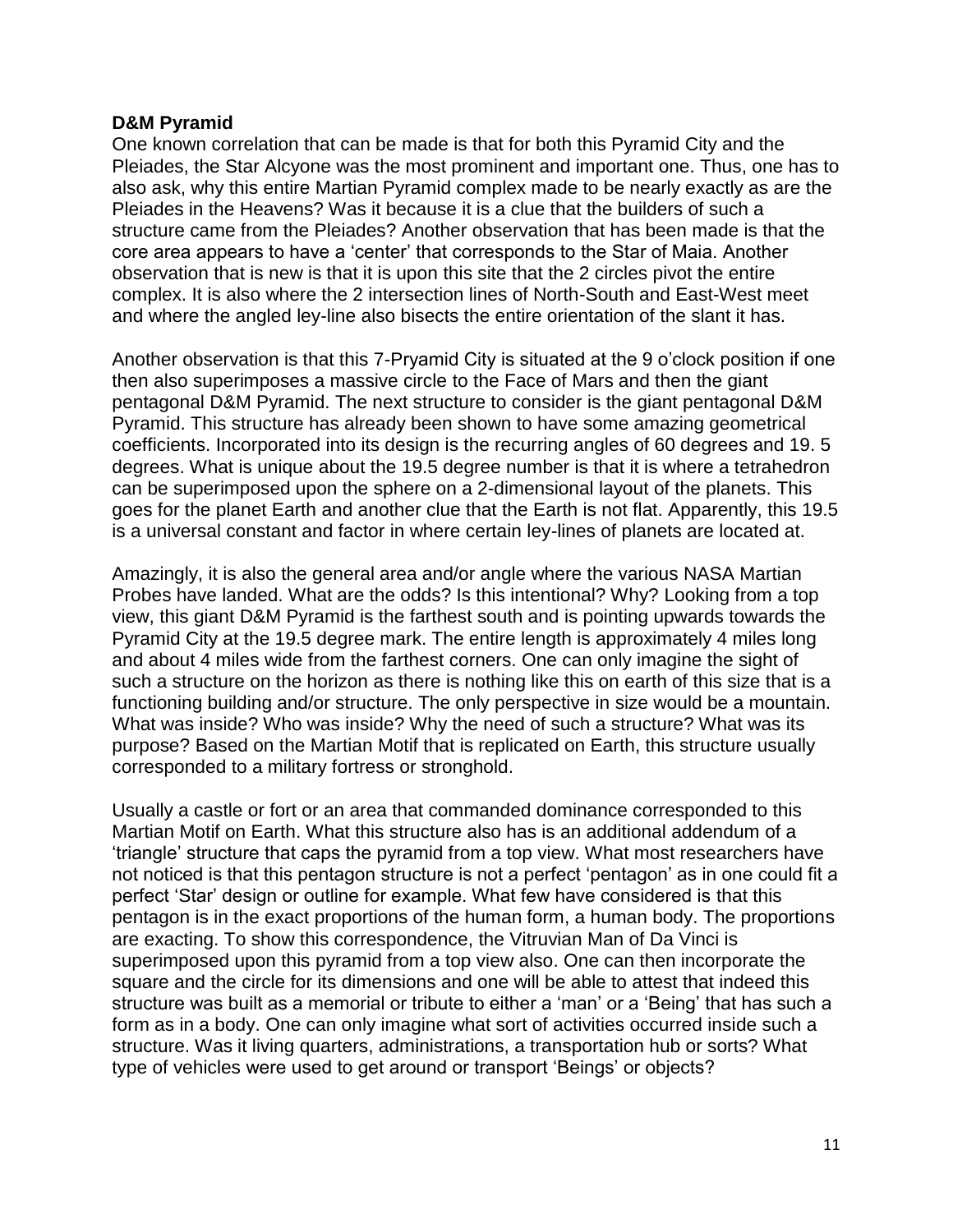## **The Vitruvian Martian**

The Vitruvian Man's head superimposed within the D&M Pyramid matches the apex of the structure. The extended arms and hands do correspond to the 2 end corners of the pyramid that also amazingly are at a 19.5 angle. The converging nexus of all the angles thus corresponds to the navel of the 'body form'. One very interesting coordinate that is noted is that the angle in which the pyramid is pointing is at 333 degrees. Astonishingly, this same angle is also replicated in the various layouts on Earth. Also realize that this entire Martian Motif has a variation of angle or slant when replicated on Earth. In some cases, the entire outline is either reversed, tilted on its horizontal or vertical axis and in some cases, varying degrees in-between. Here then are some questions pertaining to this massive Martian pyramid.

Where were the entrances and how many? How was it constructed and by what materials and for what purpose? Where and are the Beings that made and constructed this giant pyramid of the same 'human' body form? Did they have such types of bodies? Where they Human Beings from Earth that perhaps had contact before the Flood of Noah? Where they and are they Angelic Beings or other created Beings, not known to Humanity? In the Bible, it does state that although the Angelic race does have wings and by it, a display of rank, such can morph into a human-like appearance when dealing with Humanity as seen in certain Biblical accounts. There are times when Angels appear with wings in all their glory and spender. However, there are other times with Angels, godly one as in the case of the resurrection event of Jesus at the Garden Tomb, appears as mere men only that their clothing shined in white.

There is also a theory that states that the entire Universe is fashioned to such a form and proportion of such a body. It would stand to reason as the Creator, YHVH in the Bible states that He made 'everything' and Human Beings on Earth in 'Their Image and Likeness'. This is profound as the question then stipulates, was this structure then to honor the Creator's image? Certainly, it is not of an 'Alien Grey' or Draco Reptilian, etc. Was it to honor the Human Beings? Where the Human Beings already created by this time? If not, then who had this 'body' form that where not of Earth? As one can see, there are questions that at least the ley-people were never to know as only the 'initiated' do perhaps. Nonetheless, such questions and knowledge will be hopefully revealed and disclosed at Jesus' 2nd coming when He sets up His Kingdom on Earth.

Probably the most enigmatic, mysterious, fascinating and interesting motif of the entire Cydonia, Mars pyramid complex is the famous Face of Mars. What has been already noted is that the subsequent Mars Probes seem to have intentionally distorted the supposed 'higher resolution' images of this structure that clearly is a 'face'. The questions remain unanswered, at least to the ley-people and those not 'initiated'. Who is the face of? Is it a Human Being's face? When was it made? Was it constructed before Adam and Eve on Earth or after and part of the advanced communication and travel Humans had until the Flood of Noah? According to the Sumerian Cylinder Creation Account, this was the face of the Fallen King of Nibiru. He is the one who 'discovered' Earth and then sent back gold to repair the atmosphere of 'Vulcan' or the other 'Red Planet' from their Sun. There is an interchanging of what is Nibiru and what is Nemesis.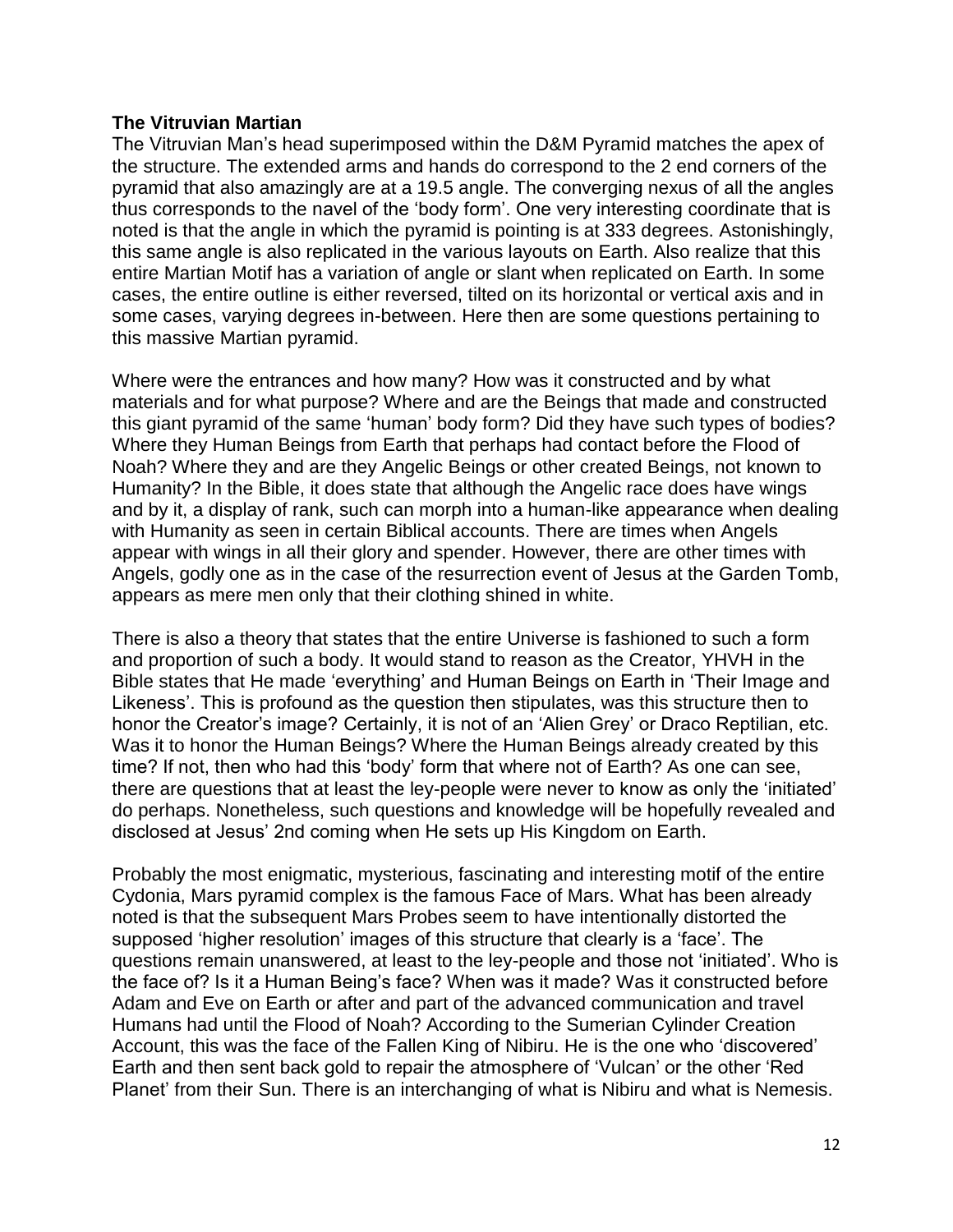## **The Face of Mars**

Apparently, Nibiru is one of the 7 planets of the 2nd binary Sun of the Solar System that is named Nemesis among many others. According to the 'record', it was Ala-Lu who challenged the right of succession to the throne of Nibiru and fled when his plan to usurp the throne of Anu failed. As he was banished, he escaped with a traveling machine but that had weapons of mass destruction which he then hid on Earth. He was later vindicated as he found enough gold to 'chemtrail' their atmosphere with. For this, he was made 'Lord of the Earth' but subsequently was then forced out by the 'Son of Anu' He was then relegated to 'rule' over the Red Planet as a weigh-station on the path to return the gold to Nibiru. It was from there, Mars that the Anunnaki rebelled as a workforce and later on, it was understood that Ala-Lu expired.

The Face of Mars was essentially a mausoleum on his honor that one day the 'King would Return' as in resurrect and take back his 'rightful' place as Lord of the Earth from the 'Son of the God Anu'. This narrative comes from one of the interpretations of the book by Sitchin entitled, The 12th Planet. There is also another amazing book entitled, Earth Earliest Earth's Earliest Ages by George H. Pember that basically chimes-into the whole Ancient Alien Theory but from a Biblical perspective that corroborates what Genesis 6 was and is all about. What is eerily similar about this Fallen God Ala-lu is that it mirrors the fall of Lucifer and how at the end of this present evil Age, Jesus the Son of GOD did foretell that such a time is coming again as it was in the Days of Noah. One of the prevalent characteristics of such days was that 'Alien' or Angelic intervention was prevalent. This included genetic manipulations, hybridization and deception.

Specifically, of how the coming AntiChrist the New Testament details a time where a false resurrection will ensue and this mere 'human', like Nimrod will be transformed into more than that, a Demigod. This will occur as the AntiChrist will be infused by Lucifer himself in mimicking the incarnation and resurrection of Jesus. Lucifer, like Ala-Lu was said to have been the Anointed Cherub that 'covered' the Throne of YHVH and was expelled for having been found in the sin of pride and rebellion for wanting to upset the 'succession' of the Throne of Heaven. It was perhaps on Earth during the 'Golden Age' that Lucifer in some way had his 'throne' also there and was the 'Lord of the Earth'. Thus, this 'Shining One' had 'legal' right to be in the Garden of Eden as described of such a 'perfect' sinless place where Adam was first created was placed there, etc.

Academically, if the Face of Mars is indeed a 'face' then the proportions of such are then mathematical and geometric. Is this found to be the case? Yes. Based solely on the human face proportions, if one superimposes a human face purported to the size of the structure, indeed such a correspondence emerges, amazingly. This is one argument that would dispel that such structures on Mars are mere light and shadow effects or anomalies. It has been estimated that the structure is about 1.5 miles long and approximately 1 mile wide. Upon further observation and using only Google Earth as a measure, the following observations and measurements are reported. The shape of the structure is a rounded-edge rectangle. This motif on Earth usually has corresponded to modern sports stadium as that is exactly the size and shape of such that would seem inconspicuous to the 'uninitiated' humans.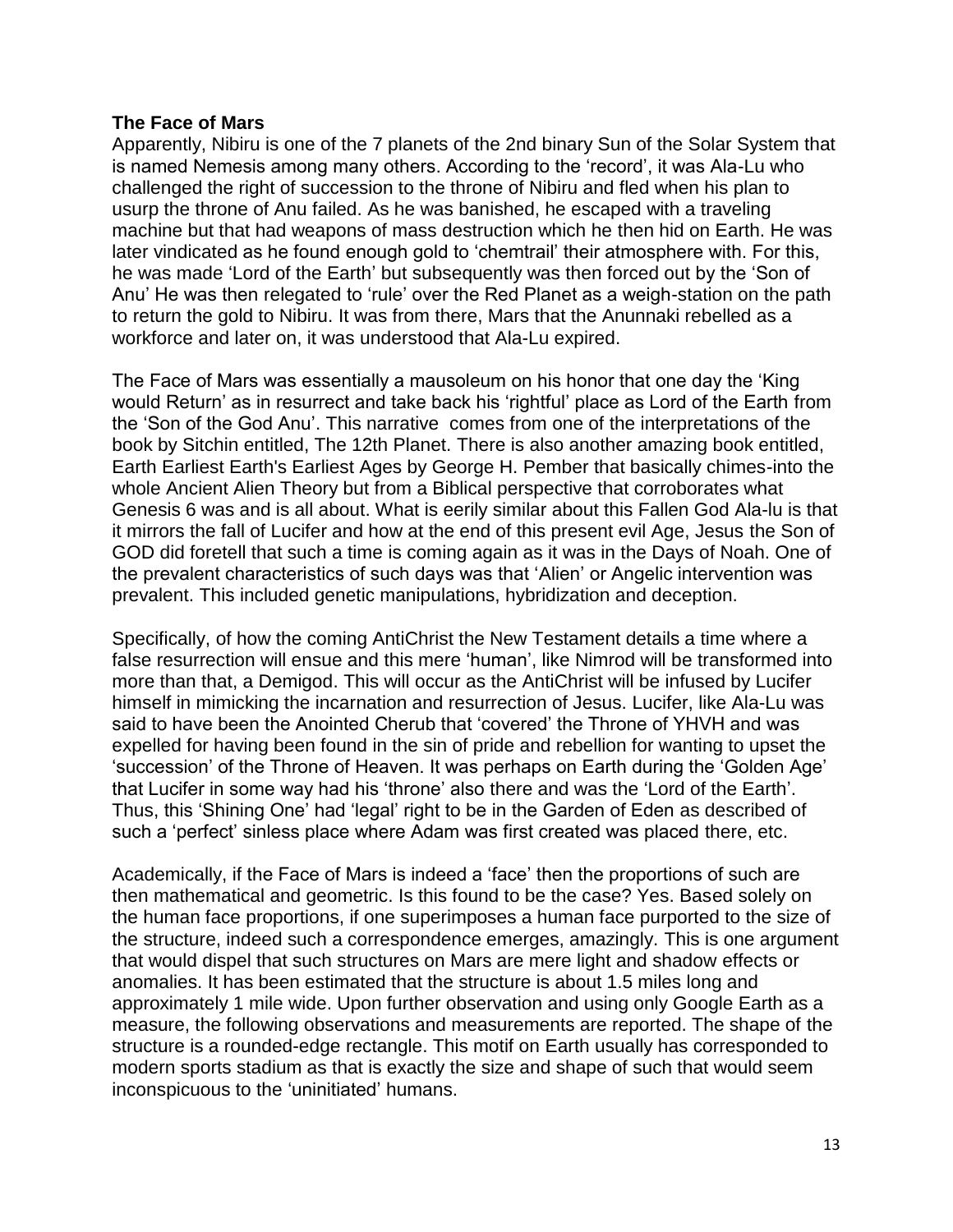## **A Mathematical Marvel**

In ancient times, the Face of Mars corresponded to certain temples and pyramids, like Stonehenge, or the Hitching Post of the Sun in Machu Picchu, etc. What has not been researched is the following based on more refined geometric and mathematical relationships. The entire Face of Mars can be delineated by a circle with 2 intersection lines. These lines provide a nexus from where the following observations are made. The width of the structure in terms of its inner edge is approximately 1260 years in length. This has a very Biblical significance as it is the half time of a 2520 numerical coefficient. The entire width from edge to edges approximately 1 nautical mile.

The length of the inner edge is also approximately 1 nautical mile from top to bottom. The entire height is approximately 1.44 nautical miles. Interestingly, the heading to true north is at a 144 degrees as the Face is slanted to the left from a top view. And what is the angle of this slant? It is 19.5 degrees. Thus, if the entire length is 1.44 nautical miles, it would make the half section at a .72 nautical mile marker. What is also spectacular about this 144 coefficient is that it is a marker of 'time'. In Hebrew Gematria, this number is derived by adding the function of seconds to minutes to hours.

 *60 seconds/minute 60 minutes/hour 24 hours/day = 144*

As one can see, such symmetry and mathematics cannot be an anomalous factor of Pareidolia. Such numbers are what are also used in all ancient building of pyramids such as the Great Pyramid of Giza and even modern alignments in certain places on Earth of power, financial, military and/or political ones. One unique observation about this Face layout is that an actual face proportion would not encompass the entire length of the structure from its north-south orientation. It seems this aspect was deliberate for some reason unbeknownst to the commoners. Yet if one applies and superimposes the pi and phi ratio proportions, it can be delineated in such proportions. The top section as if where a helmet of some sort or headgear perhaps as a crown of sorts, is in approximate phi ratio to the center point or fulcrum of the circle that can be made around the entire circumference of the 'Face'.

Also, the top edge is in approximate phi ratio to the end of the chin of the Face. There are other phi ratio relationships that meet at the focal point of the circle as it seems to be what was used to measure-out the distances and proportions, truly amazing. What an amazing sight it would be to see this structure in its full glory and function. As with the other 2 major pyramidal structures, the questions remain. Who built it? What was its function? What was inside it? For perspective in size, it was as big enough to encase as with a 'dome' the entire area of the Washington D.C. Mall from the Capital Hill building to the Jefferson Memorial and the across to the White Houses. In fact, other studies have been presented to strongly suggest that such areas of Washington D.C. and the like have been a reflection of such a Martian Motif. And that the same 'Beings' and/or entities that constructed and ruled Mars are also the ones who constructed their mirror images on Earth and rule currently from 'beyond the scenes'.